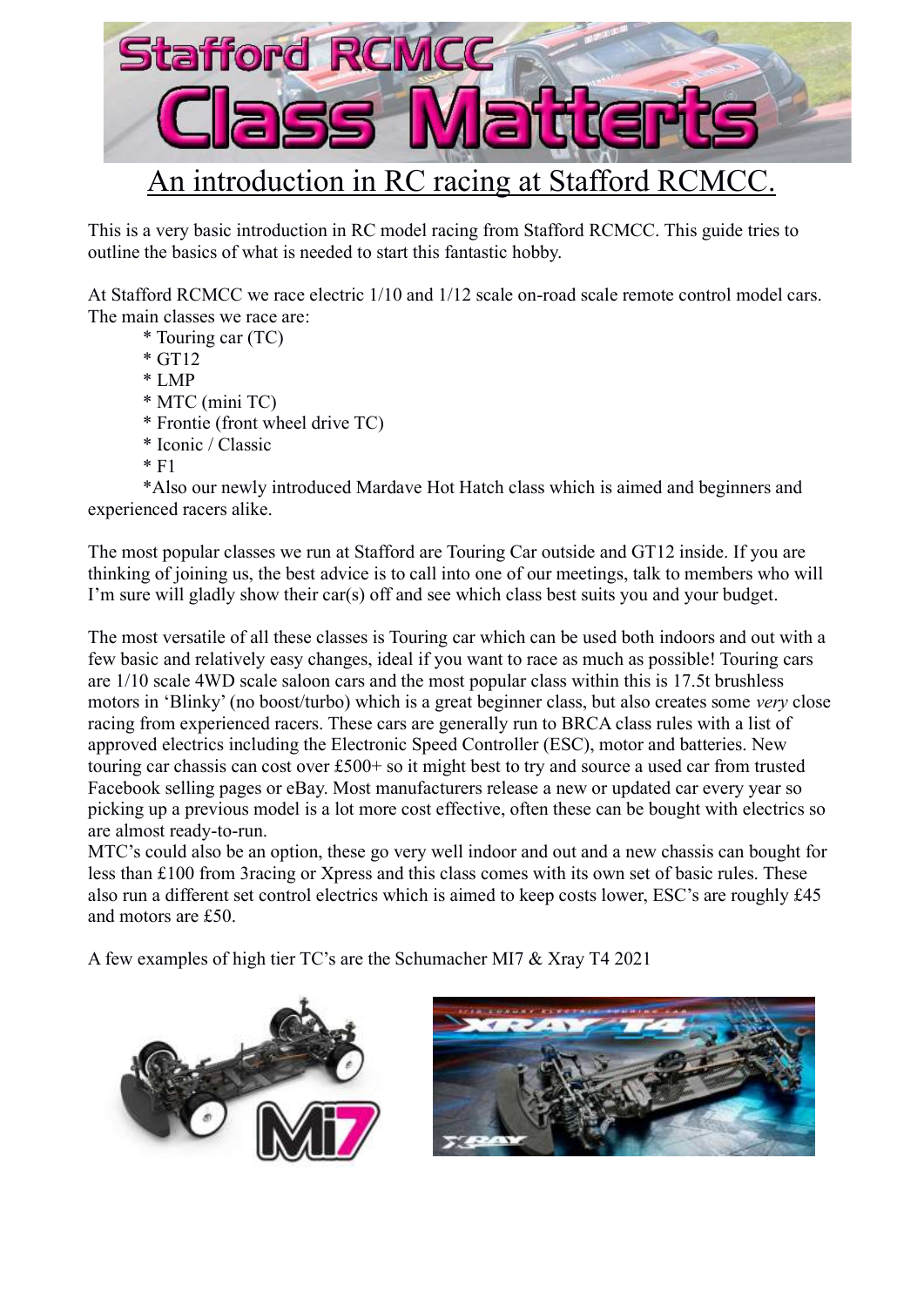Companies like 3Racing and Xpress offer cars starting much cheaper, sometimes made from cheaper materials like Graphite/GRP and plastic over more expensive Carbon Fibre and Aluminium. The 3Racing Advance S64 TC and M4 MTC, both of which retail around £100:





If you plan to give indoor carpet racing a try, our new Mardave HotRod class is perfect for beginners. You can get a complete setup including everything needed to get you on the track for £175, the only other items you'll need are some basic RC tools, tyre additive and a Personal Transponder (PT) to count your laps. (PT's can cost around £50 to buy new but the club does have a limited amount of these to loan out each night if needed.)

https://www.mardave.co.uk/rc-cars/1-12-circuit/145-344-898-detail

If you want something a little more, then GT12 is a great class. These run 1s LiPo's, 13.5t motors in Blinky and are very competitive. Running on foam tyres they are sleek, low, fast and very rewarding.

There are a handful of manufacturers making GT12 kits, however the main current 3 are Schumacher, Zen and Mardave.







## **Electronic Speed Controller (ESC)**

which is more customisable and upgradeable.

The ESC is exactly what is says, it controls the speed of the motor and connects directly the battery and motor, and also to the receiver via a small plug. On a brushless motor

there are 3 wires and a sensor lead, whereas brushed motors like the ones in the HotRod and Chassis classes only have 2 wires. Depending on the chosen class, this then depends on the type of ESC needed. Brushed ESC's can be bought from around £20 and the Hobbywing 1060 is perfect for the job. 1s / GT12 ESC's start from around £60 with the Core Pace 60r and a more common 2s ESC for TC/MTC can purchased from around £45, a great 2s ESC is the 'Hobbywing Justock' These are all the lower end of the price range, the top end is circa £180

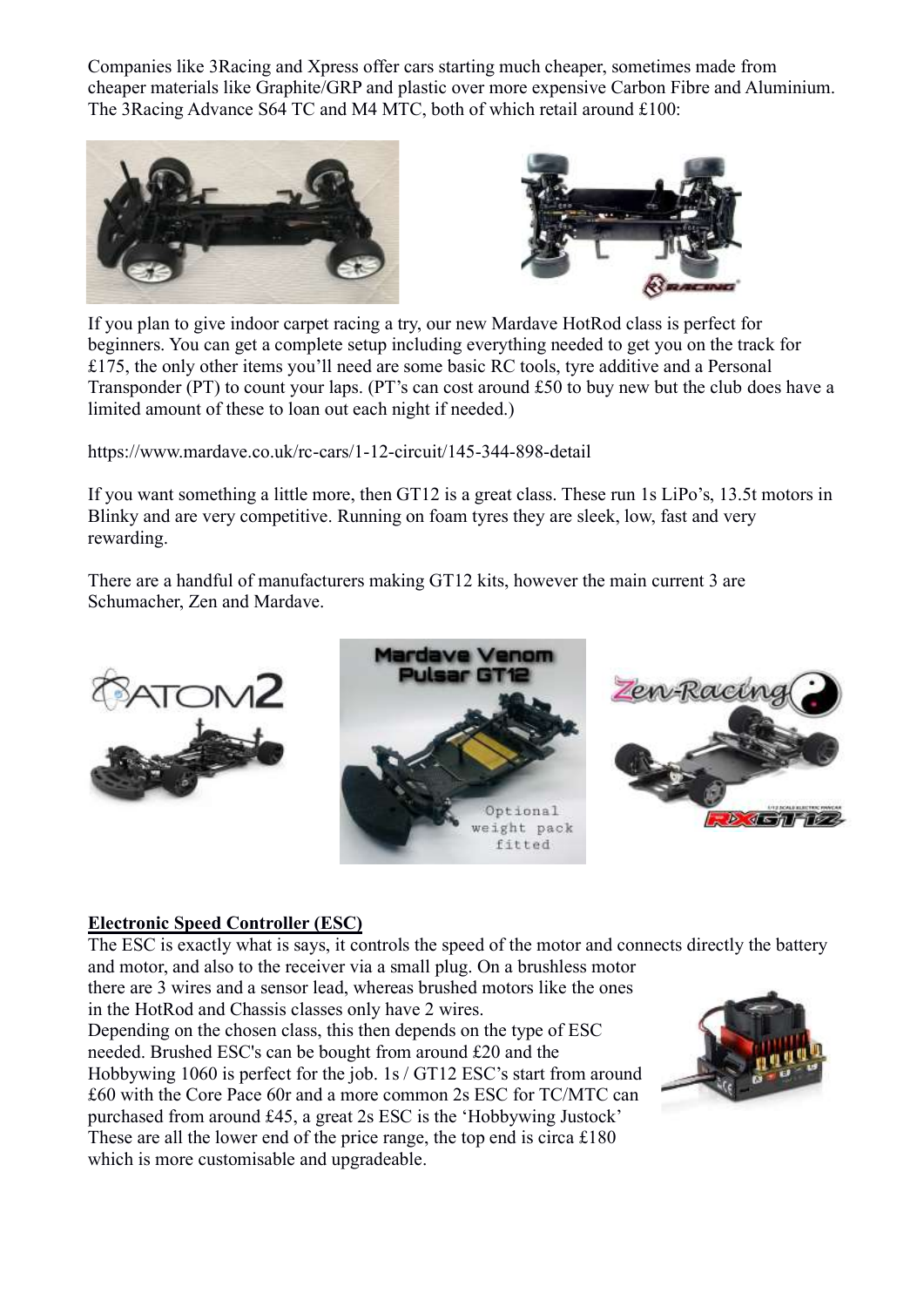# **Motors**

Motors come in two different types, Brushed and Brushless. Both types are available in different 'turns' (speeds) and the lower the number the quicker the motor. Brushed are generally defined in rounds number like 21t (21turns), 19t, 15t where Brushless are normally start at (for onroad UK racing) 21.5,17.5t, 13.5t down to circa 3.5t for Mod TC.

**Brushed** are the older style motor which are only really used now in Mardave classes like the HotRod or Stock cars, and certain Iconic/Classic classes. These operate with 2 wires, a Positive and Negative connection. Most brushed motors now used are non-serviceable/rebuildable meaning they can't be opened up and cleaned. These only have a certain lifespan because of this, but it does depend on a few variables such as gearing and car type. The upside is they are cheap compared to Brushless. A spec Brushed motor for Iconic/Classic is less than £15.

**Brushless** motors are used in pretty much every other class. These have 3 power wires (labelled A,B,C) which connect directly onto the ESC, and then a small 6-pin sensor wire. BRCA classes (TC, GT12, LMP etc) require you to use a motor from the approved motor list. This means the importers/distributors have submitted them to the BRCA where are inspected to make sure they meet certain criteria, so for example, one 17.5t isn't a lot more powerful than the other 17.5t motors. For racing at Stafford you'll need either a 17.5 motor for TC or 13.5 for GT12 or LMP. There's no 'best motor' as we all have our preferences, but the most popular at the moment seem to be Hobbywing G3R, Surpass V5R and Trinity Xfactor.

All these are capped at a maximum price of £89.99 by the BRCA, which may seem like a lot, but if looked after a Brushless motor will easily last 12 months of weekly racing, and still be competitive. Unlike Brushed, these can be rebuilt, cleaned and rotors replaced (fairly) cheaply if needed. Having the latest motor doesn't mean you'll automatically be fast, this come with experience! There are normally plenty of great used motors for sale to get you going initially.



#### **Servo**

The servo is basically the steering mechanism of the car. These can start from around £10 but I'd recommend spending a little more on a metal geared ones which will withstand accidents a little more, the below Savox 1251 is a great servo for starting with. Also a great addition to the servo is a 'servo saver' which basically contains a series of stiff springs to absorb some of the impact from a crash, these are especially useful indoors where you're closer to the close limits.

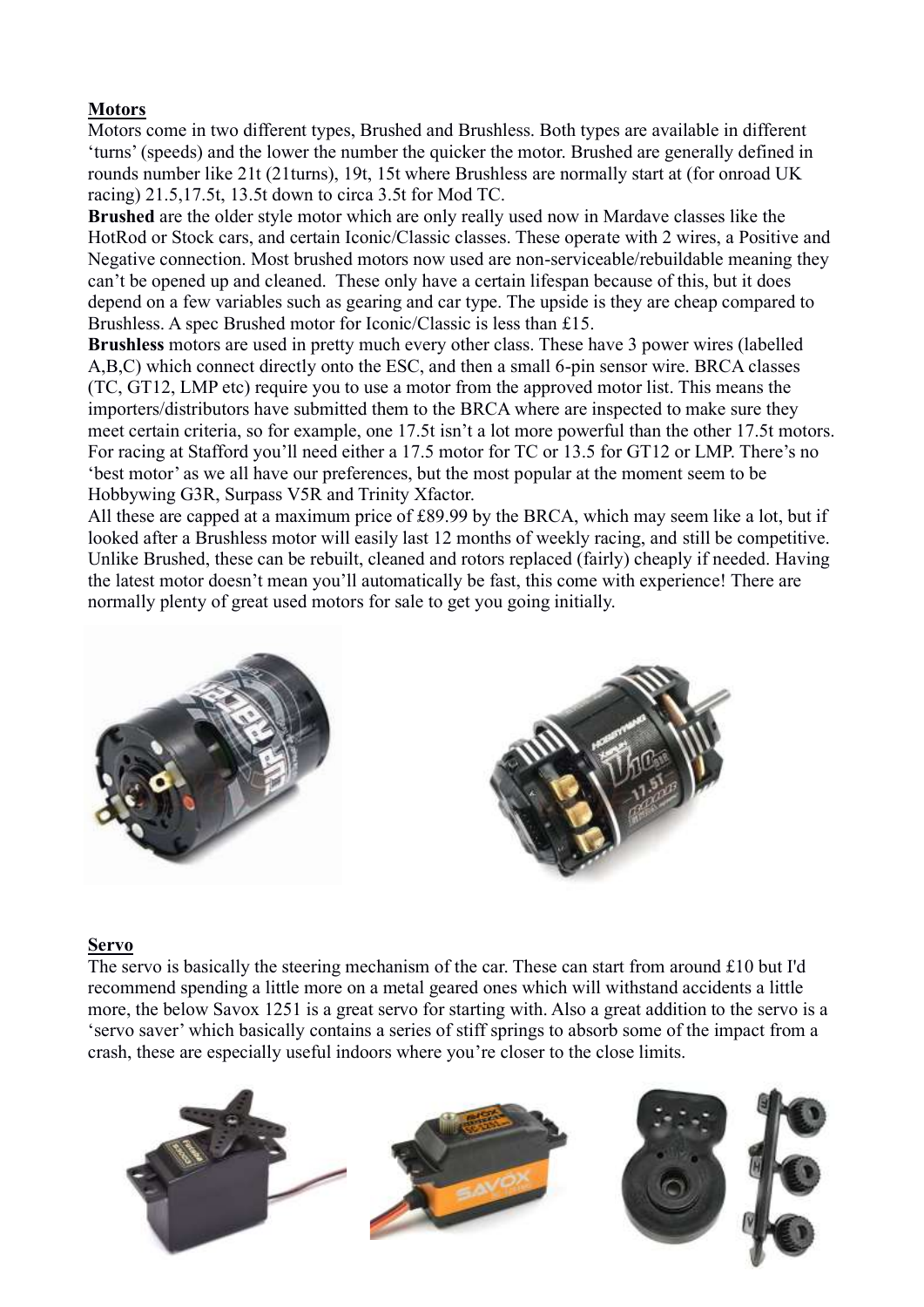#### **Transmitter & Receiver**

These are normally packaged together and can start from as little as £40-£50 new and come in 2 different types, commonly known as 'sticks' or 'wheel'. The choice is purely personal and there's no advantage having either. Personally, I'd buy something mid-tier at least, as then you'll a radio which if looked after will last a long time and never need upgrading again. A great example is the Futaba T4GRS (below) which can be picked up new for around £250.



### **Batteries**

With the exception of HotRod and Classic to an extent, all classes use Lithium Polymer (Li-Po) batteries.

#### **LiPo batteries**

For our classes these are either 1s for GT12/LMP or 2s for TC/MTC/Frontie. There are loads of different manufacturers of these, but for most people it comes down to either cost, sponsorship or brand loyalty. Any BRCA legal battery will be more than up for the job. Second hand batteries are often for sale, but beware of any that have 'puffed' up or are soft to squeeze. This generally means they are well used / abused and are once puffed can become dangerous.

All batteries *must* be charged in a 'LiPo sack' which is a fire/flame proof bag designed to slow the spread of fire should anything happen. Never leave a LiPo battery fully charged or discharged.



#### **NiMH batteries**

These are used in the Mardave HotRod classes and can also be used in Iconic. These aren't too dissimilar to normal household C sized batteries. The batteries used in RC are 'sub C' sized and are joined together to produce either 4.8v with 4, or 7.2v with 6.